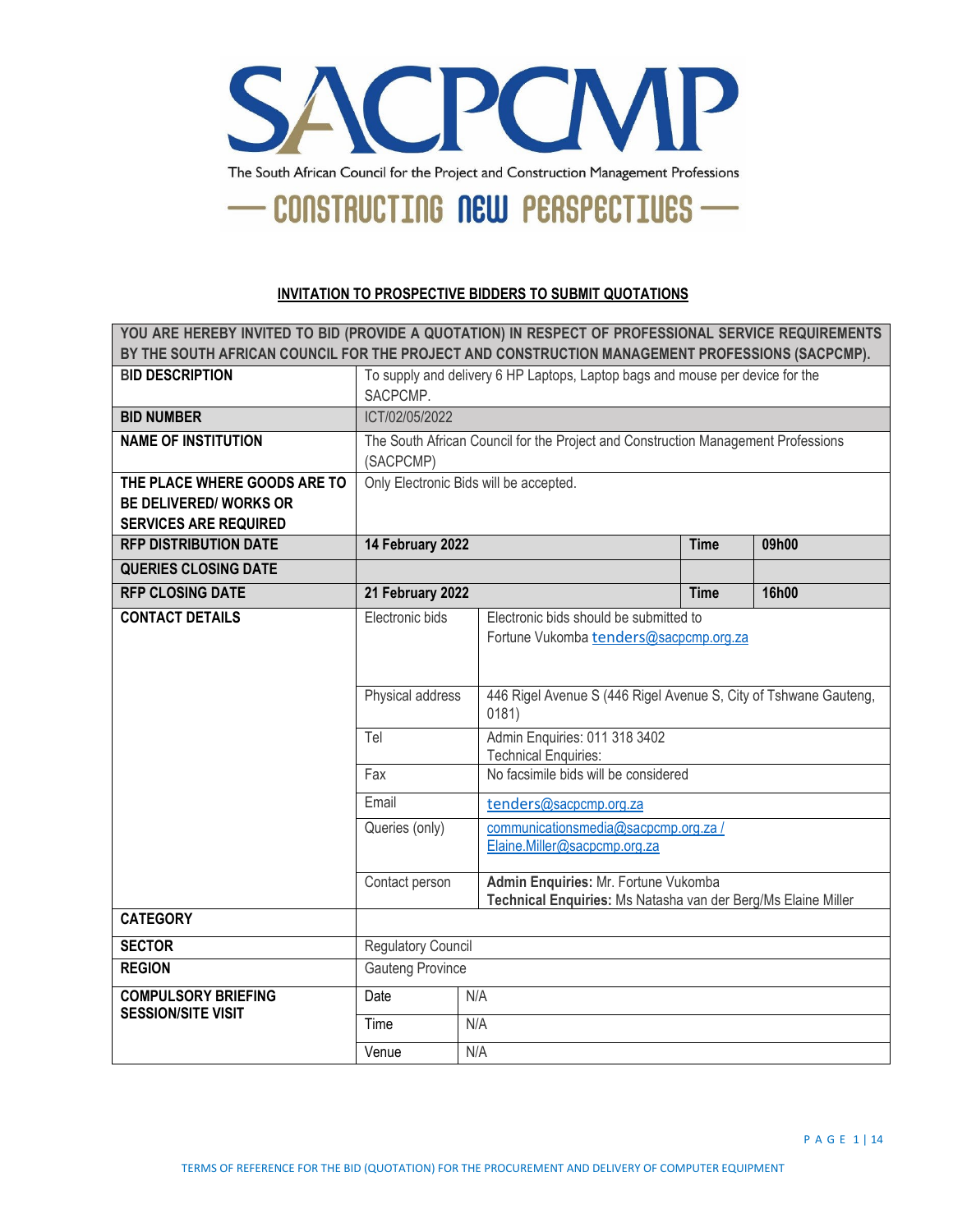# **BACKGROUND INFORMATION**

The South African Council for the Project and Construction Management Professions (SACPCMP) is a statutory body established by Section 2 of the Project and Construction Management Act (Act No.48 of 2000), is a juristic person established for statutory professional certification, registration and regulation of Project and Construction Management Professions in order to protect public interest. In line with the Construction Industry development initiatives, the Council continues to advance and promote the science and management practice of project and construction management thereby contributing towards promotion of the Construction and Built Environment industries.

It further regulates the Project and Construction Management Professions to protect the public by identifying the type and scope of work, registering professionals and maintaining a national register of professionals who adhere to a Code of Conduct.

It also accredits Project and Construction Management programmes at tertiary educational institutions and recognises Voluntary Associations who assist in the promotion of the professions under the SACPCMP (South African Council for the Project and Construction Management Professions) umbrella.

## **OPERATIONS**

The SACPCMP operates in the Built Environment alongside the other five Councils being:

- The South African Council for the Architectural profession (SACAP),
- The Engineering Council of South Africa (ECSA),
- $\triangleright$  The South African Council for the Landscape Architectural Profession (SACLAP),
- The Council for the Quantity Surveying Profession (SACQSP)
- $\triangleright$  and The South African Council for the Property Valuers Profession (SACPVP).

The National Minister of Public Works and Infrastructure is the Executive Authority of the Council and communicates with the Council through the Council for the Built Environment (CBE), which is the overarching body that co-ordinates the activities of all six Built Environment Councils.

## **SCOPE OF WORK**

The objective of this RFQ is to appoint a service provider for the procurement and delivery of Computer equipment as stipulated below.

| <b>Device Description</b> | <b>Specifications</b>                                                                                                                                                                                                                                            | Quantity | Amount |
|---------------------------|------------------------------------------------------------------------------------------------------------------------------------------------------------------------------------------------------------------------------------------------------------------|----------|--------|
| HP Laptop:                | Latitude 5520 : Intel Core i7                                                                                                                                                                                                                                    | l 6      |        |
| N015L552015EMEA-4G        | 1165G7 (Up to 4.70 GHz,<br>12M cache) vPro, Intel Iris XE<br>Graphics, 15.6" FHD (1920 x<br>1080) Anti-Glare IPS 250nits,<br>16GB (1x16GB) 2666MHz<br>DDR4 Memory, 512GB SSD<br>PCIe M.2 Class 40, Intel Dual<br>Band Wireles AX201 +<br>Bluetooth, 4-cell 68Whr |          |        |
|                           | battery, 90W AC Adaptor,                                                                                                                                                                                                                                         |          |        |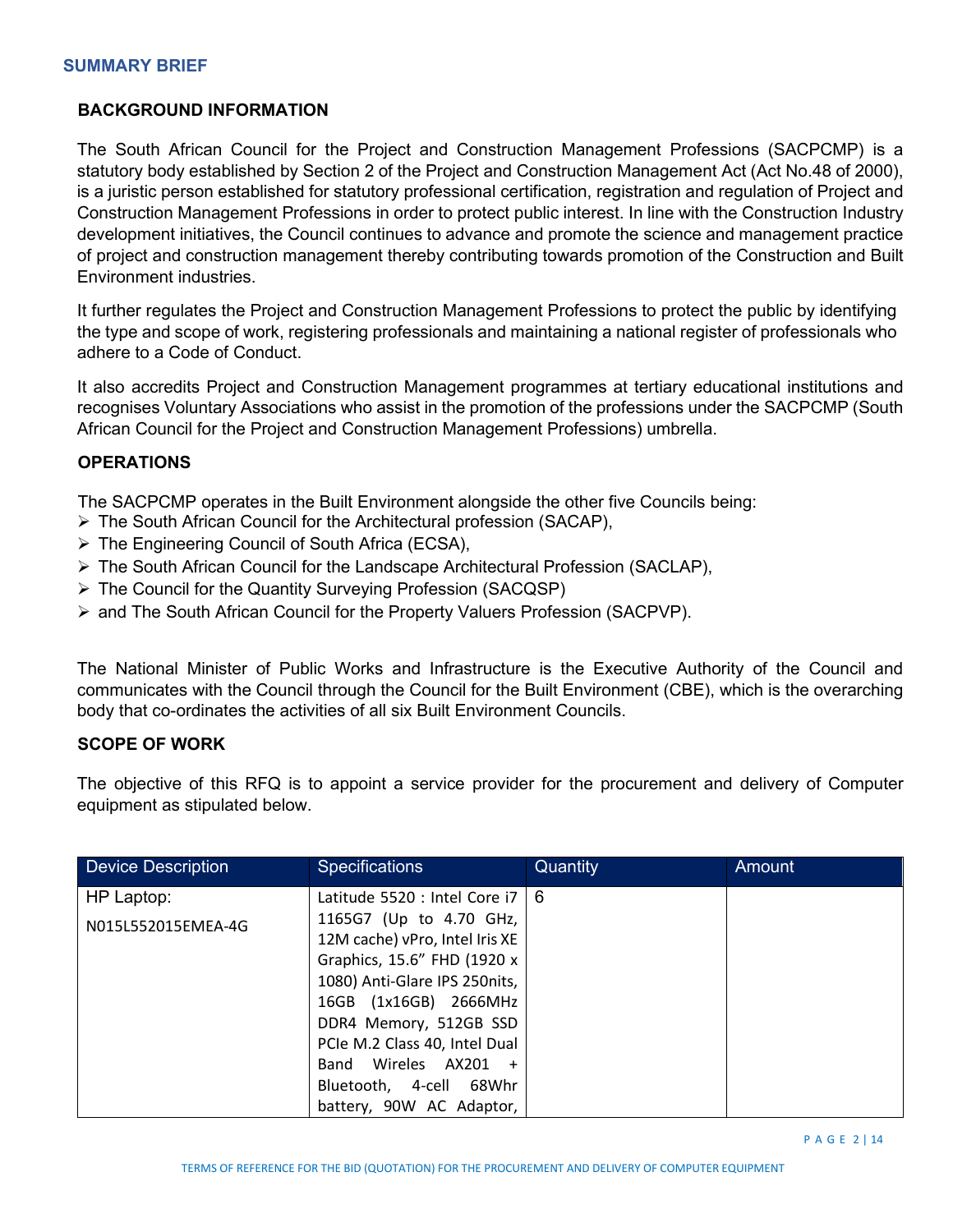|                   | Fingerprint Reader, Backlit<br>Keyboard with numeric<br>keypad, Qualcomm<br>Snapdragon X20<br>LTE<br>(DW5821e), Built in Camera<br>& Microphone, Windows 11<br>Pro (64 Bit), Colour: GRAY,<br><b>3yr Pro Support Warranty</b> |                     |  |
|-------------------|-------------------------------------------------------------------------------------------------------------------------------------------------------------------------------------------------------------------------------|---------------------|--|
| Laptop carry bags |                                                                                                                                                                                                                               | 6                   |  |
| Mouse & mouse pad |                                                                                                                                                                                                                               | $6\phantom{1}$      |  |
|                   |                                                                                                                                                                                                                               | Total excluding Vat |  |
|                   |                                                                                                                                                                                                                               | Vat                 |  |
|                   |                                                                                                                                                                                                                               | Total               |  |

## **QUERIES**

All queries must be provided in writing and directed to [communicationsmedia@sacpcmp.org.za](mailto:communicationsmedia@sacpcmp.org.za) and [Elaine.Miller@sacpcmp.org.za](mailto:Elaine.Miller@sacpcmp.org.za) during office hours between 09h00 and 16h30. Please note that responses will be communicated to all bidders and it is therefore the responsibility of the bidder or their representative to ensure that they provide correct email addresses on their documents.

The SACPCMP reserves the right not to consider any proposal not fully completed. By accepting to take part in the proposal process, you agree to keep in confidence all information imparted to you in relation with the proposal process, not to disclose it to third parties and not to use it for other purpose than the proposal. The Respondent is responsible for all costs incurred in the preparation and submission of the proposal. Copy/s of any affiliations, memberships and/or accreditations that support your submission must be included in the proposal.

Kindly note that SACPCMP is entitled to:

- Amend any RFP conditions, validity period, specifications, or extend the closing date and/or time of RFP's before the closing date. All Respondents, to whom the RFP documents have been issued, will be advised in writing of such amendments in good time.
- Verify any information contained in a proposal.
- Not appoint any bidder.
- Vary, alter, and/or amend the terms of this RFP, at any time prior to the finalisation of its adjudication hereof.
- Disqualify proposals that contain an omission of disclosure of material information, that is factually inaccurate, and/or contains a misrepresentation.
- Not accept the lowest proposal or any proposal in part or in whole. The SACPCMP normally awards the contract to the bidder who proves to be fully capable of handling the contract and whose proposal is technically acceptable and/or financially advantageous to the SACPCMP.
- Appointment as a successful contractor shall be subject to the parties agreeing to mutually acceptable contractual terms and conditions. In the event of the parties failing to reach such agreement within 30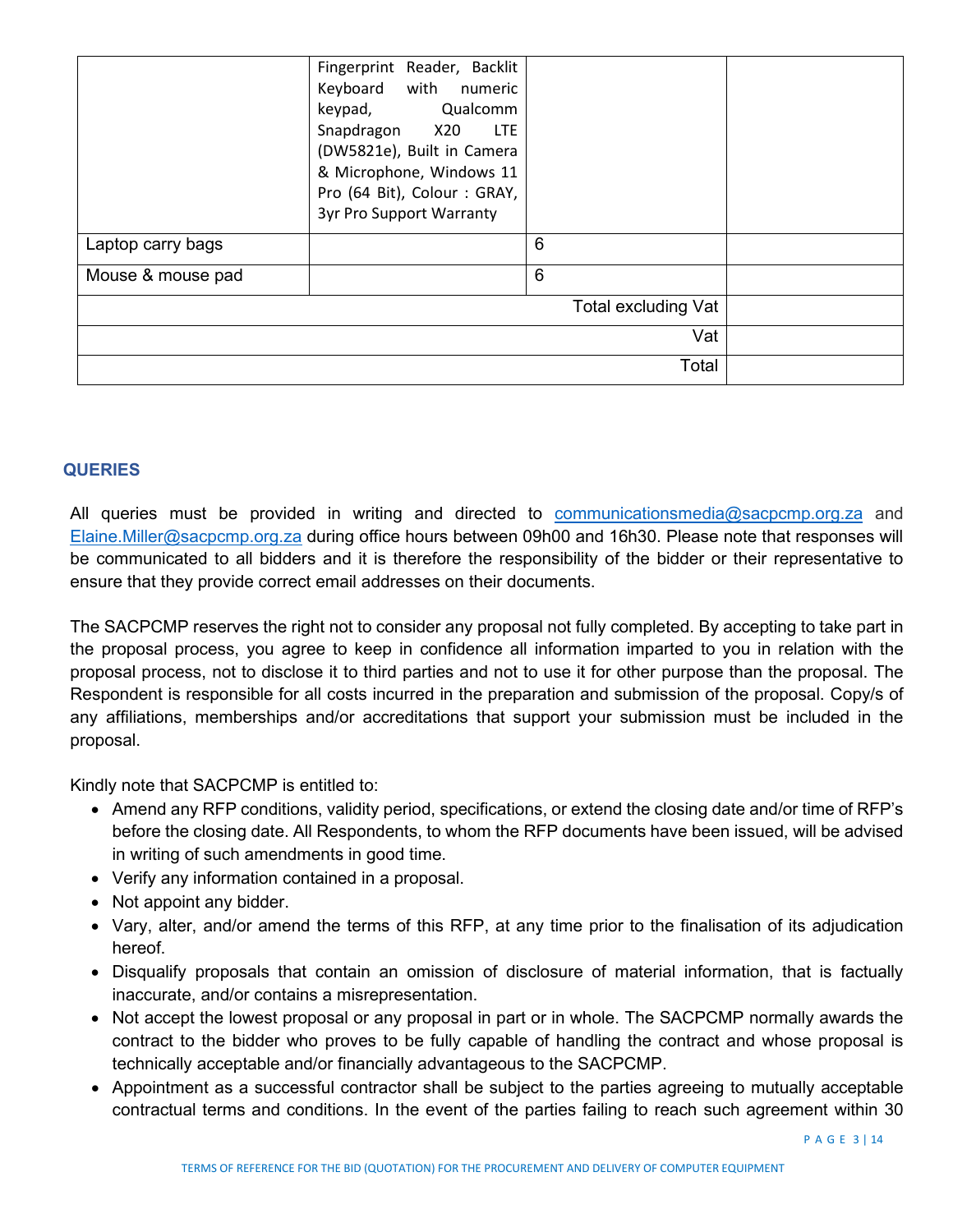(thirty) days from the appointment date, the SACPCMP shall be entitled to appoint the contractor who was rated 2nd (second), and so on.

- Cancel or withdraw from this RFP as a whole or in part without furnishing reasons and without attracting any liability.
- This proposal and its acceptance shall be subject to the terms and conditions contained in this RFP document.

#### **PROPOSAL**

Bids shall include all relevant information about the bidder as indicated in the advertisement, which will enable the SACPCMP to assess the service provider's quotation. All proposals should be submitted by 16h00 on 21 February 2022 to:

The Finance Department Subject Line: ICT/02/05/2022 Fortune Vukomba Email: [tenders@sacpcmp.org.za](mailto:tenders@sacpcmp.org.za)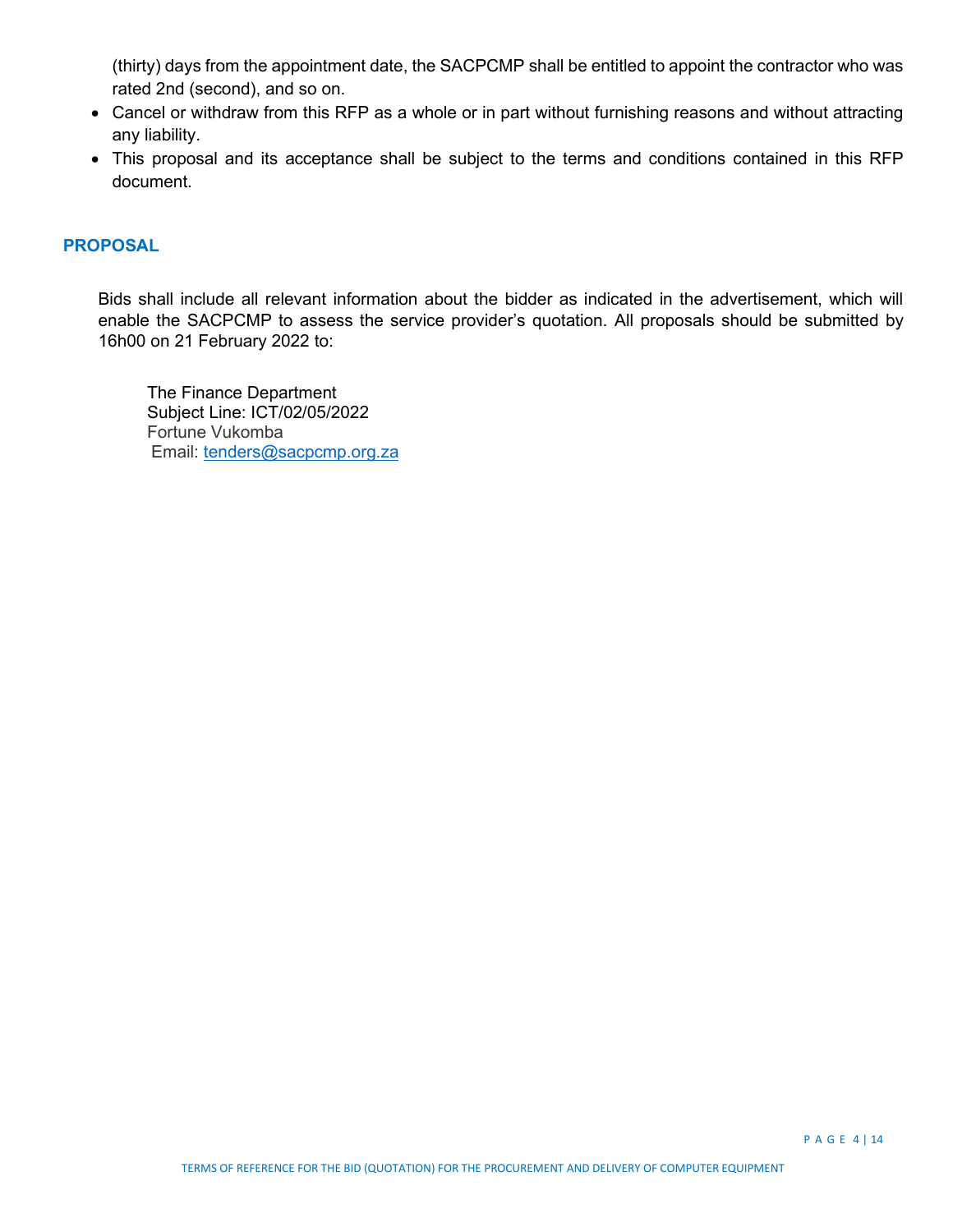# **SUBMISSION DOCUMENT**

#### **SUBMISSION**

All quotations must be submitted on the official forms provided and should not be re-typed.

• Forms

This relates to the application for inclusion in the Database of Service Providers

- o SBD 6.1 Form
- o National Treasury Central Supplier Database CSD Form (Proof of registration on the CSD needs to be provided)
- o Tax clearance certificate (No service provider will be considered if their tax matters are not up to date with SARS.) (Addendum B)
- o The service provider shall be an Exempted Micro Enterprise (EME) and Qualifying Small Enterprise (QSE) BBBEE recognition level. (Addendum A)

# **FAILURE TO COMPLY**

Proposals will be disqualified or excluded under the following conditions:

- Any quotation submitted after the closing date and time shall **NOT** be considered.
- Ensure that your proposal/quotation clearly covers **ALL** the above aspects of the RFQ.
- **DO NOT** include insurance to your quote as SACPCMP provides its own insurance.
- **ALL QUOTATIONS and ENQUIRIES** are to be addressed to the respective person stipulated on the Request for Proposal document.
- The SACPCMP reserves the right to cancel the procurement process at any time without notice, and not issue the order.
- Conditional quotations will be subject to SACPCMP acceptance and approval processes.
- The onus will rest with the service provider who has been awarded the services to inform SACPCMP of any changes to the information provided on such SBD forms. Failure to do so will result in misrepresentation of facts/ information and may results in SACPCMP terminating the service or contract.
- Payment terms: compliant invoices will be processed 30 days after receipt of invoice.

# **Price Evaluation**

Second and final phase will be evaluated as follows:

| <b>Evaluation criteria</b> | <b>Points</b> |
|----------------------------|---------------|
| Price                      | 80%           |
| <b>BBBEE</b>               | 20%           |
| <b>Maximum Points</b>      | 100%          |

## **PERIOD OF CONTRACT**

The contract shall be for a period of six (6) months. Work will only commence upon the signing of the contract which will be followed with various purchase order/s for specific items as may be needed.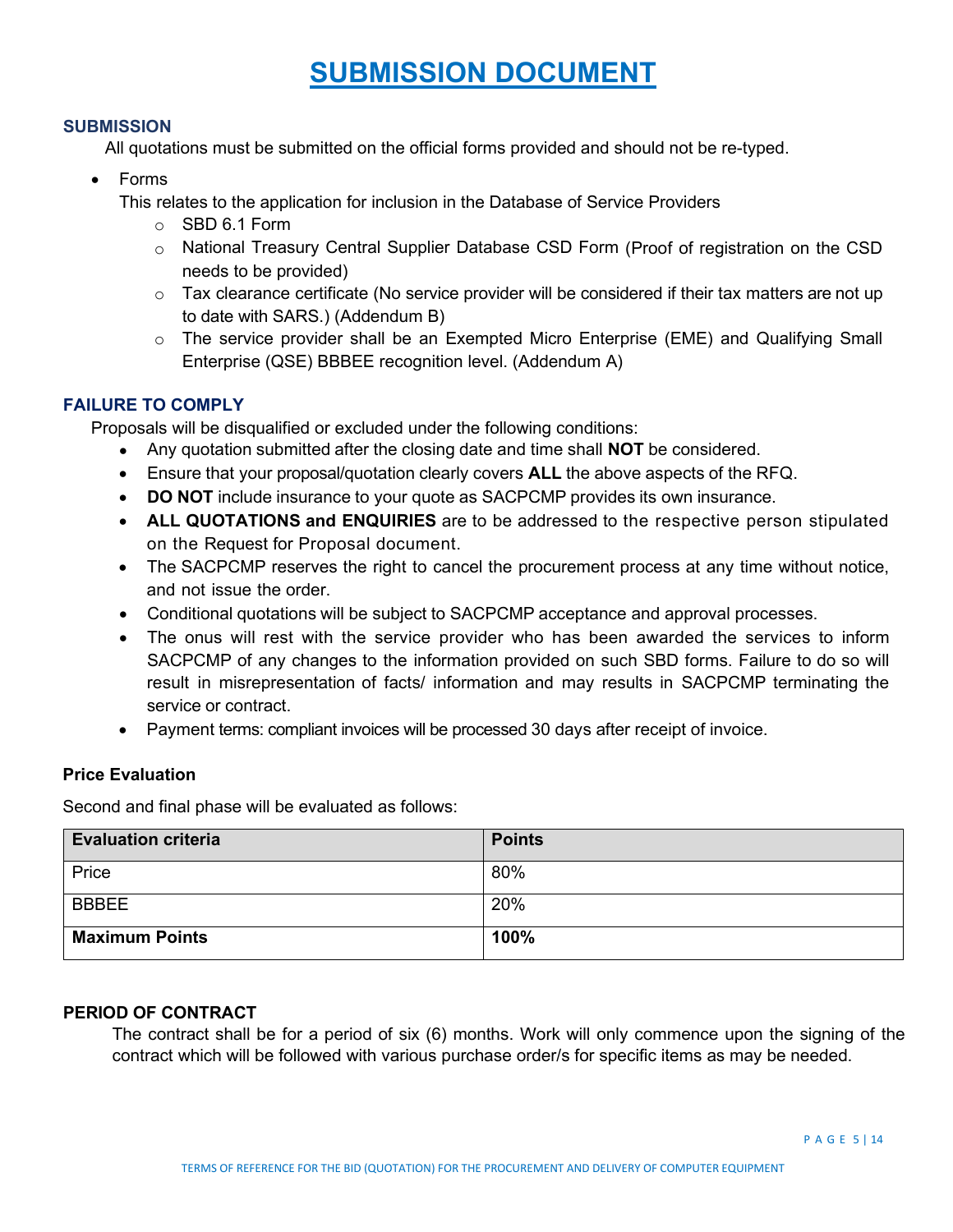#### **GENERAL CONDITIONS OF CONTRACT**

General Conditions of Contract (GCC) as per National Treasury will apply. Service providers must familiarise themselves with these conditions as they will be applicable throughout the duration of the contract period.

#### **CONTRACT MANAGEMENT**

The Service Provider will be required to sign a Standard Contract based for the duration and value of services.

 **Authorised Bidder's Signature Date**

# **PREFERENTIAL PROCUREMENT POLICY FRAMEWORK ACT**

 $\overline{\phantom{a}}$  , and the contribution of the contribution of the contribution of the contribution of the contribution of the contribution of the contribution of the contribution of the contribution of the contribution of the

This request for quotation (RFQ) will be evaluated on functionality and the 80:20-point systems as stipulated in the Preferential Procurement Policy Framework Act (Act number 5 of 2000) & SACPCMP's Supply Chain Management Policies and Procedures.

(For more information on the PPPFA please click on the link below [https://www.thedti.gov.za/economic\\_empowerment/docs/PPPFA%20Regulation.pdf\)](https://www.thedti.gov.za/economic_empowerment/docs/PPPFA%20Regulation.pdf)

# **TERMS AND CONDITIONS:**

- 1. All goods or services procured will be subjected to SACPCMP Procurement Policy and Procedures.
- 2. It is the responsibility of the prospective bidders / service providers to submit valid Tax Clearance Certificates. Failure to do so may invalidate the bid submitted in terms of the RFQ.
- 3. All invoices submitted for payment need to stipulate the **SACPCMP's VAT number; 4100199787** as per Section 20 of the VAT Act.) as well as that of the service provider (if VAT registered).
- 4. I (the service provider) certify that all the required information, relevant forms have been completed and furnished as part of the bid.
- 7. I (the service provider) hereby agree that should I be awarded this RFQ and fail to deliver or perform on the award; the SACPCMP will have the right to enforce Regulation 13 of the Preferential Procurement Regulations.
- 8. This RFQ is subject to the provisions made in the General Conditions of Contract, as issued by National Treasury, including its revisions.
- 9. I (the service provider) hereby agree that the SACPCMP may restrict me from business if my company does not perform or deliver on services/ supplies received.
- 10. I (the service provider) hereby agree that the onus is on the supplier not to accept orders or make deliveries that will result in overspending on the amount awarded on this RFQ. I also accept that I will not be paid by the SACPCMP for any over expenditure.

SIGNATURE OF BIDDER: \_\_\_\_\_\_\_\_\_\_\_\_\_\_\_\_\_\_\_\_\_\_\_\_\_\_\_\_

CAPACITY: \_\_\_\_\_\_\_\_\_\_\_\_\_\_\_\_\_\_\_\_\_\_\_\_\_\_\_\_\_\_\_\_\_\_\_\_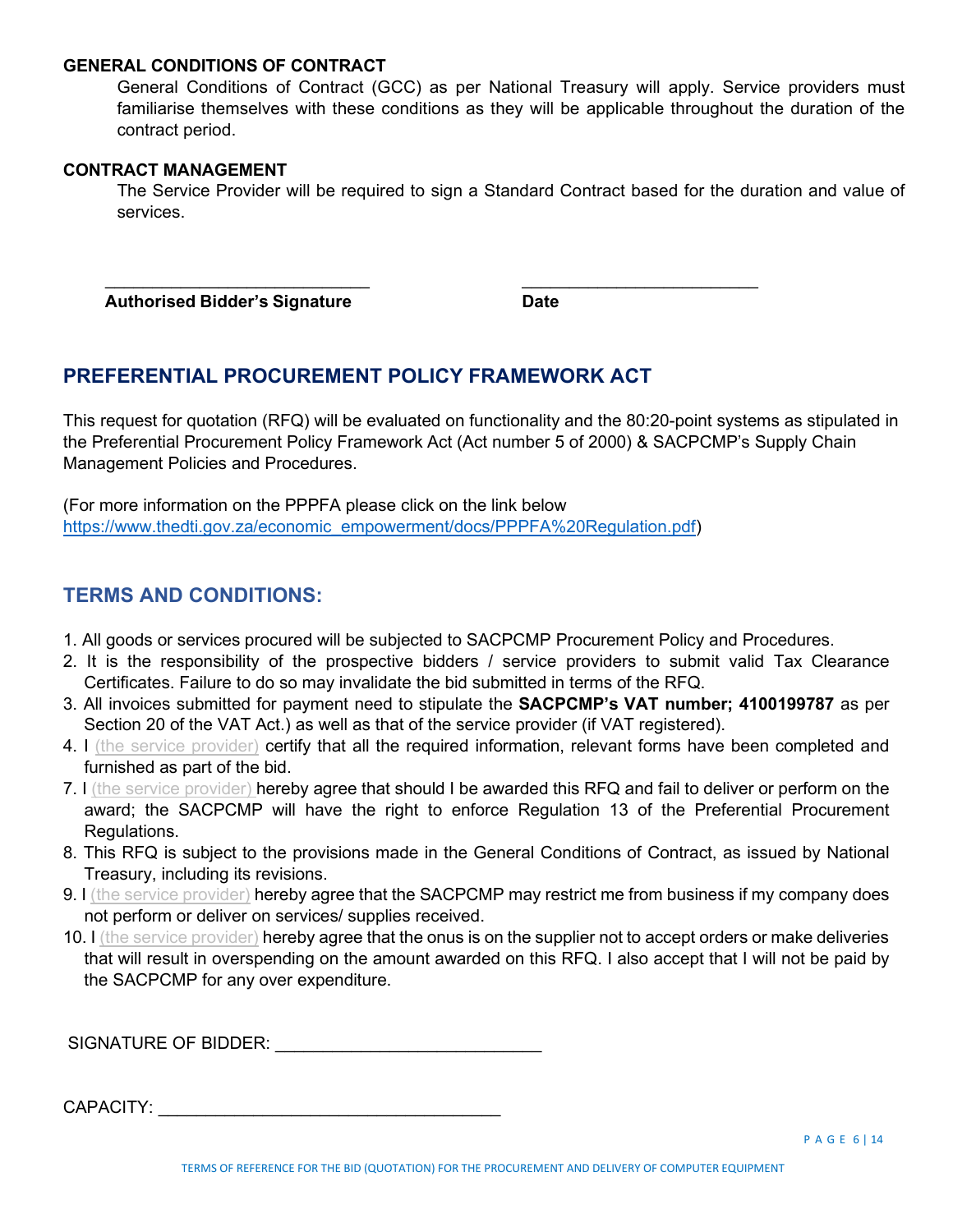#### **SBD 6.1**

# **PREFERENCE POINTS CLAIM FORM IN TERMS OF THE PREFERENTIAL PROCUREMENT REGULATIONS 2017**

This preference form must form part of all bids/ proposals submitted. It contains general information and serves as a claim form for preference points for Broad-Based Black Economic Empowerment (B-BBEE) Status Level of Contribution.

#### **NB: BEFORE COMPLETING THIS FORM , BIDDERS/ POTENTIAL SERVICE PROVIDERS MUST STUDY THE GENERAL CONDITIONS, DEFINITIONS AND DIRECTIVES APPLICABLE IN RESPECT OF B-BBEE, AS PRESCRIBED IN THE PREFERENTIAL PROCUREMENT REGULATIONS, 2017.**

#### **1. GENERAL CONDITIONS**

- 1.1 The following preference point systems are applicable to all bids/ proposals:
	- the 80/20 system for requirements with a Rand value of above R30,000 and up to R50 000 000 (all applicable taxes included); and
	- the 90/10 system for requirements with a Rand value above R50 000 000 (all applicable taxes included).
- 1.2 The value of this bid cannot exceed an estimated amount of R50 000 000 (including all applicable taxes) and therefore the 80/20preferential procurement point system shall be applicable.
- 1.3 Preference points for this bid shall be awarded for:
	- (a) Price; and
	- (b) B-BBEE Status Level of Contribution.
- 1.4 The maximum points for this bid/ proposal are allocated as follows:

| <b>Description</b>                                | <b>Points</b> |
|---------------------------------------------------|---------------|
| Price                                             | 80            |
| B-BBEE status level of contribution               | 20            |
| Total points for Price and B-BBEE must not exceed | 100           |

- 1.6 Failure on the part of a bidder/ service provider to submit proof of B-BBEE Status level of contribution together with the bid, will be interpreted that preference points for B-BBEE status level of contribution are not claimed.
- 1.6 The purchaser reserves the right to require of a bidder, either before a bid is adjudicated or at any time subsequently, to substantiate any claim deemed fit in any manner required by the purchaser.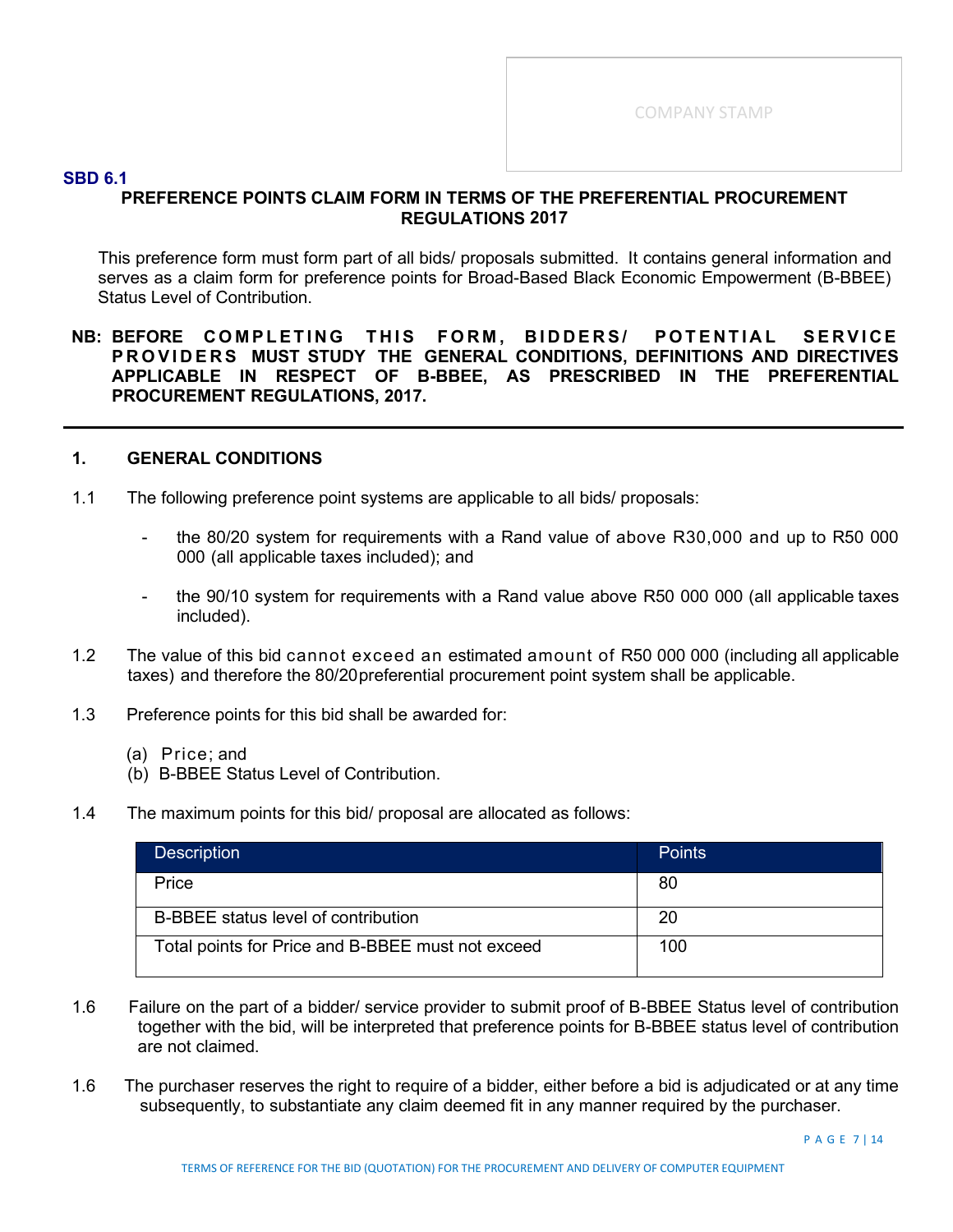# **DEFINITIONS**

(a) **"B-BBEE"** means Broad-Based Black Economic Empowerment as defined in section 1 of the Broad-Based Black Economic Empowerment Act.

- (b) "**B-BBEE status level of contributor"** means the B-BBEE status of an entity in terms of a code of good practice on black economic empowerment, issued in terms of section 9(1) of the Broad-Based Black Economic Empowerment Act.
- (c) **"bid"** means a written offer in a prescribed or stipulated form in response to an invitation by an organ of state for the provision of goods or services, through price quotations, advertised competitive bidding processes or proposals.
- (d) **"Broad-Based Black Economic Empowerment Act"** means the Broad-Based Black Economic Empowerment Act, 2003 (Act No. 53 of 2003).
- (e) **"EME"** means an Exempted Micro Enterprise in terms of a code of good practice on black economic empowerment issued in terms of section 9 (1) of the Broad-Based Black Economic Empowerment Act.
- (f) **"functionality"** means the ability of a tenderer to provide goods or services in accordance with specifications as set out in the tender documents.
- (g) **"prices"** includes all applicable taxes less all unconditional discounts.
- (h) **"proof of B-BBEE status level of contributor"** means:
	- 1) B-BBEE Status level certificate issued by an authorized body or person.
	- 2) A sworn affidavit as prescribed by the B-BBEE Codes of Good Practice.
	- 3) Any other requirement prescribed in terms of the B-BBEE Act.
- (i) **"QSE"** means a qualifying small business enterprise in terms of a code of good practice on black economic empowerment issued in terms of section 9 (1) of the Broad-Based Black Economic Empowerment Act.
- (j) **"Rand value"** means the total estimated value of a contract in Rand, calculated at the time of bid invitation, and includes all applicable taxes.

# **POINTS AWARDED FOR PRICE**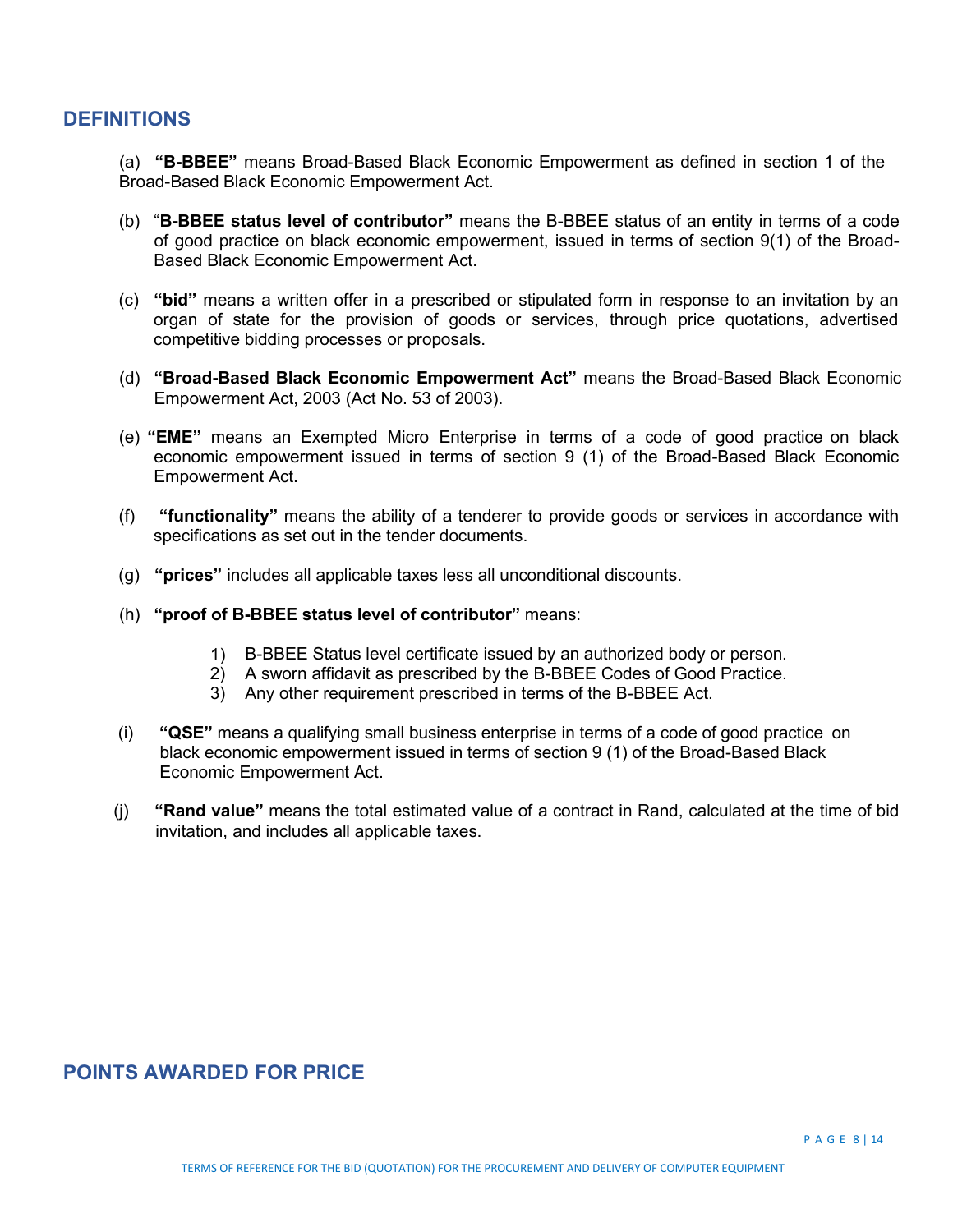#### **THE 80/20 OR 90/10 PREFERENCE POINT SYSTEMS**

A maximum of 80 or 90 points is allocated for price on the following basis:



## **4.1 POINTS AWARDED FOR B-BBEE STATUS LEVEL OF CONTRIBUTOR**

In terms of Regulation 6 (2) and 7 (2) of the Preferential Procurement Regulations, preference points must be awarded to a bidder for attaining the B-BBEE status level of contribution in accordance with the table below:

| <b>B-BBEE Status Level of</b><br><b>Contributor</b> | <b>Number of points</b><br>(90/10 system) | <b>Number of points</b><br>(80/20 system) |
|-----------------------------------------------------|-------------------------------------------|-------------------------------------------|
| 1                                                   | 10                                        | 20                                        |
| $\overline{2}$                                      | 9                                         | 18                                        |
| 3                                                   | 6                                         | 14                                        |
| $\overline{4}$                                      | 5                                         | 12                                        |
| 5                                                   | 4                                         | 8                                         |
| 6                                                   | 3                                         | 6                                         |
| $\overline{7}$                                      | $\overline{2}$                            | 4                                         |
| 8                                                   | 1                                         | $\overline{2}$                            |
| Non-compliant contributor                           | 0                                         | $\overline{0}$                            |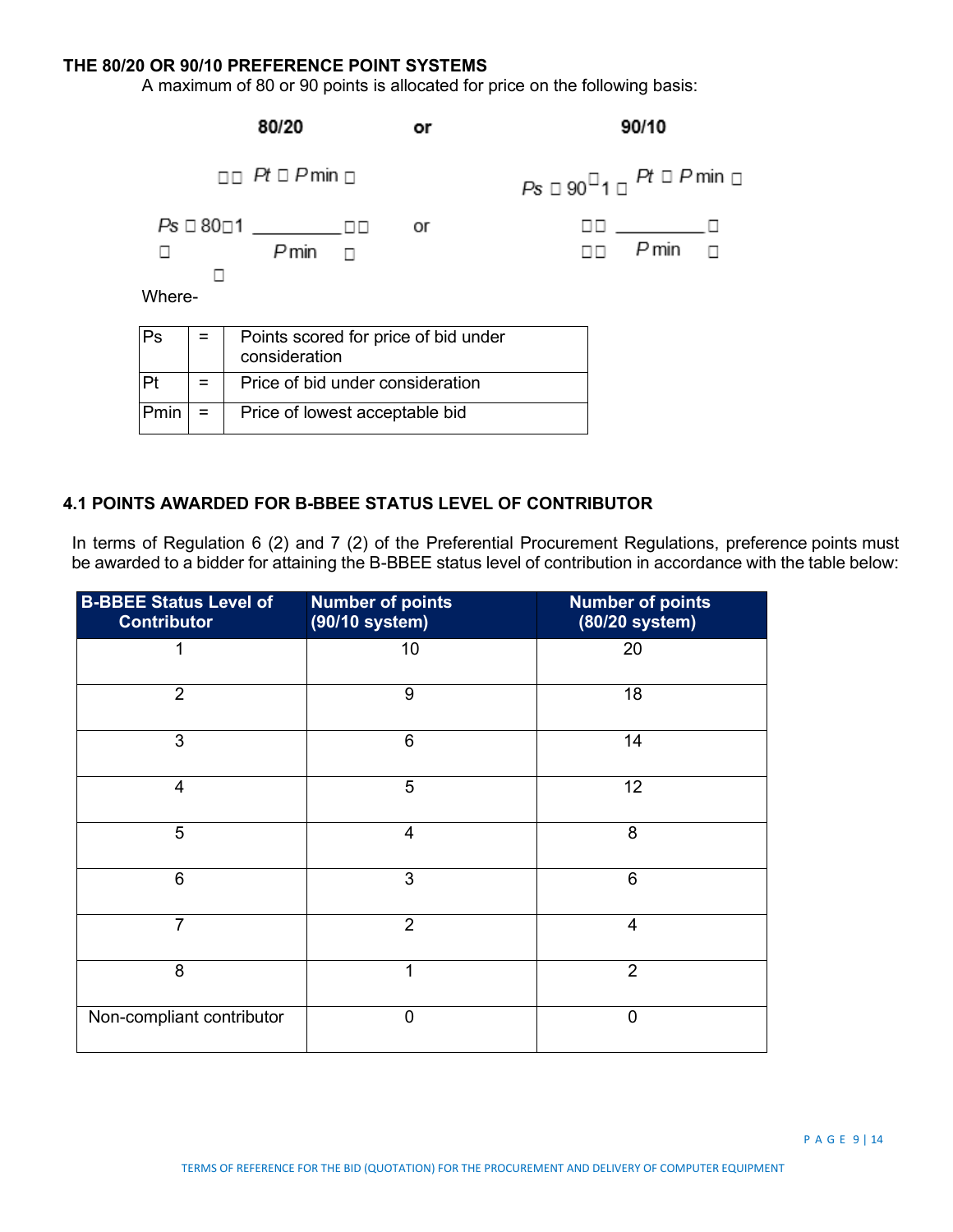# **BID DECLARATION**

5.1 Bidders who claim points in respect of B-BBEE Status Level of Contribution must complete the following:

#### **6. B-BBEE STATUS LEVEL OF CONTRIBUTOR CLAIMED IN TERMS OF PARAGRAPHS 1.4 AND 4.1**

6.1 B-BBEE Status Level of Contributor: ……….……… (maximum of 10 or 20 points) (Points claimed in respect of paragraph 7.1 must be in accordance with the table reflected in paragraph 4.1 and must be substantiated by relevant proof of B-BBEE status level of contributor.

#### **7. SUB-CONTRACTING**

- 7.1 Will any portion of the contract be sub-contracted? (*Tick applicable box*) YE NO
	- 7.1.1. If yes, please indicate:
		- i) What percentage of the contract will be subcontracted..........................%
		- ii) The name of the sub-contractor…………………………………………………..
		- iii) The B-BBEE status level of the sub-contractor.............................……………..
		- iv) Whether the sub-contractor is an EME or QSE *(Tick applicable box*)
			- YEL INO
		- v) Specify, by ticking the appropriate box, if subcontracting with an enterprise in terms of Preferential Procurement Regulations,2017:

| Designated Group: An EME or QSE which is at last 51% owned by:    | <b>EME</b> | <b>QSE</b> |
|-------------------------------------------------------------------|------------|------------|
|                                                                   |            |            |
| <b>Black people</b>                                               |            |            |
| Black people who are youth                                        |            |            |
| Black people who are women                                        |            |            |
| Black people with disabilities                                    |            |            |
| Black people living in rural or underdeveloped areas or townships |            |            |
| Cooperative owned by black people                                 |            |            |
| Black people who are military veterans                            |            |            |
| <b>OR</b>                                                         |            |            |
| Any EME                                                           |            |            |
| Any QSE                                                           |            |            |

## **8**. **DECLARATION WITH REGARD TO COMPANY/FIRM**

- 8.1 Name of company name firm…………………………………………………………….
- 8.2 VAT registration number……………………………….…………………………………
- 8.3 Company registration number……….………………………………………………….
- 8.4 TYPE OF COMPANY/ FIRM [TICK APPLICABLE BOX]
	- □ Partnership/Joint Venture / Consortium
	- □ One-person business/sole propriety
	- □ Close corporation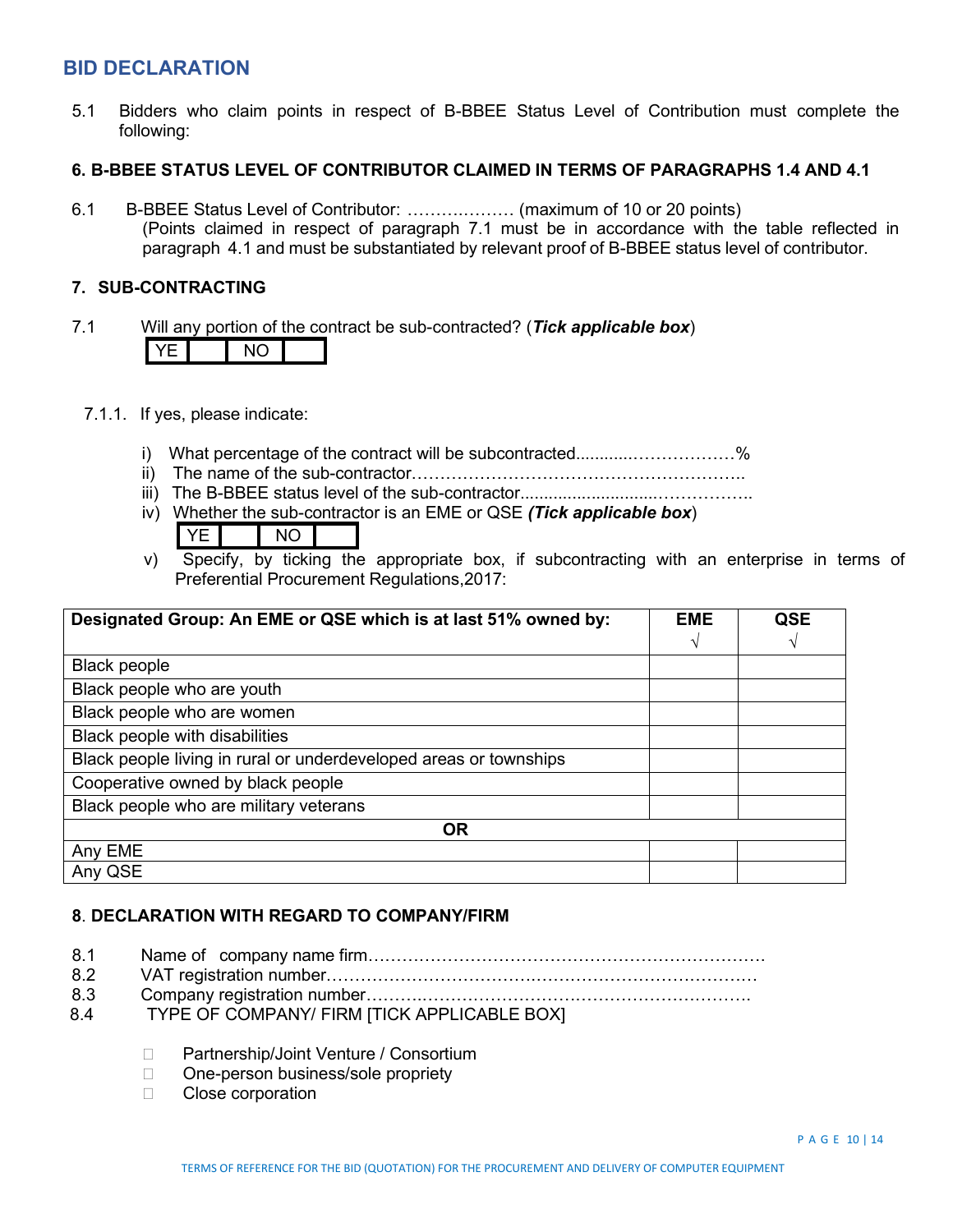- □ Company
- (Pty) Limited

#### 8.5 DESCRIBE PRINCIPAL BUSINESS ACTIVITIES

……………………………………………………………………………………………… ………………………………………………………………………………………………

#### 8.6 COMPANY CLASSIFICATION [TICK APPLICABLE BOX]

- □ Manufacturer
- □ Supplier
- □ Professional service provider
- □ Other service providers, e.g. transporter, etc.
- 8.7 Total number of years the company/firm has been in business………………………
- 8.8 I/we, the undersigned, who is / are duly authorised to do so on behalf of the company/firm, certify that the points claimed, based on the B-BBE status level of contributor indicated in paragraphs 1.4 and 6.1 of the foregoing certificate, qualifies the company/ firm for the preference(s) shown and I / we acknowledge that:
	- i) The information furnished is true and correct.
	- ii) The preference points claimed are in accordance with the General Conditions as indicated in paragraph 1 of this form.
	- iii) In the event of a contract being awarded as a result of points claimed as shown in paragraphs 1.4 and 6.1, the contractor may be required to furnish documentary proof to the satisfaction of the purchaser that the claims are correct.
	- iv) If the B-BBEE status level of contributor has been claimed or obtained on a fraudulent basis or any of the conditions of contract have not been fulfilled, the purchaser may, in addition to any other remedy it may have –
		- (a) disqualify the person from the bidding process.
		- (b) recover costs, losses or damages it has incurred or suffered as a result of that person's conduct.
		- (c) cancel the contract and claim any damages which it has suffered as a result of having to make less favorable arrangements due to such cancellation.
		- (d) recommend that the bidder or contractor, its shareholders and directors, or only the shareholders and directors who acted on a fraudulent basis, be restricted by the National Treasury from obtaining business from any organ of state for a period not exceeding 10 years, after the *audi alteram partem* (hear the other side) rule has been applied; and
		- (e) forward the matter for criminal prosecution.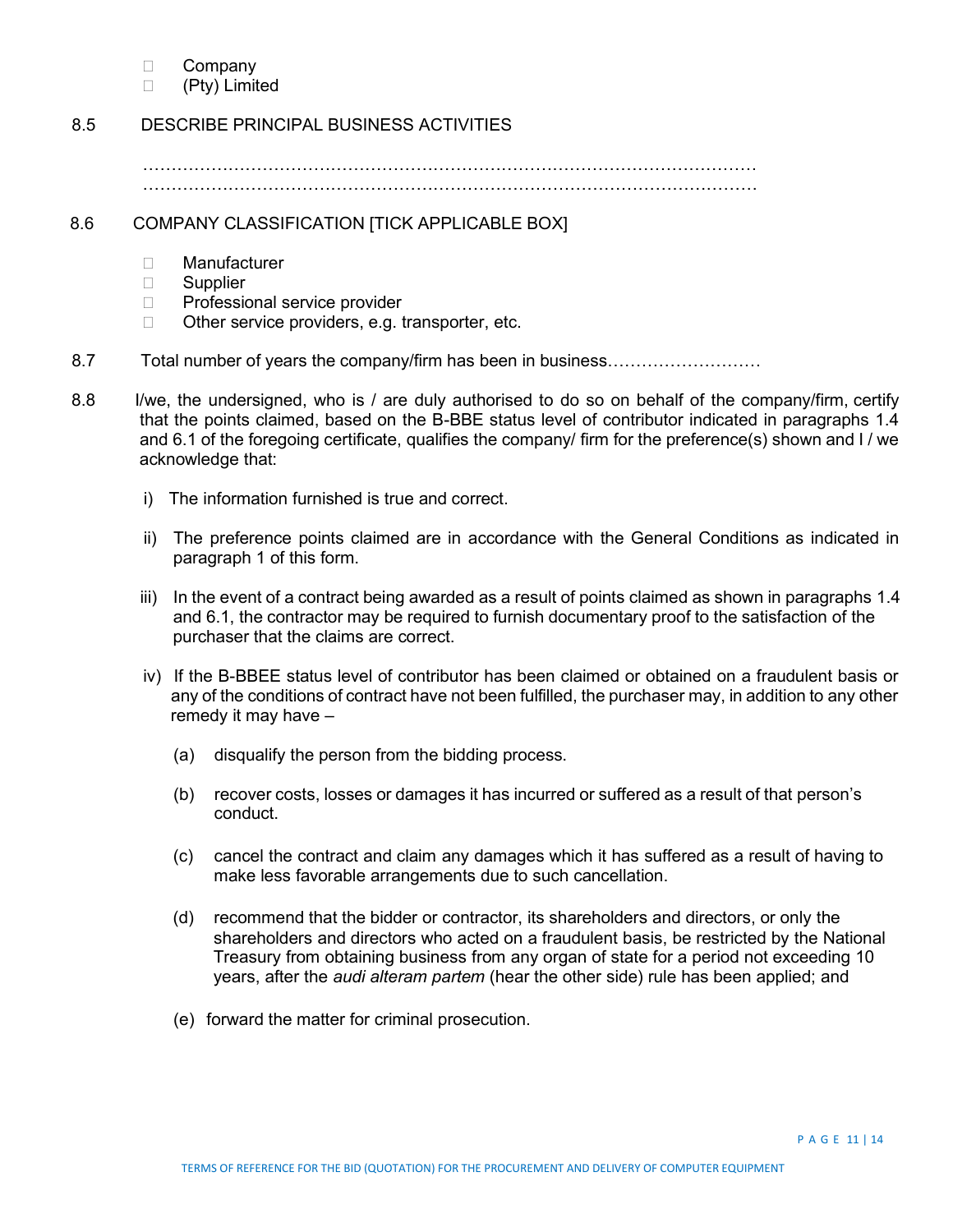| <b>WITNESSES</b> |                            |
|------------------|----------------------------|
|                  | SIGNATURE(S) OF BIDDERS(S) |
|                  | DATE:                      |
| າ                | ADDRESS:                   |
|                  |                            |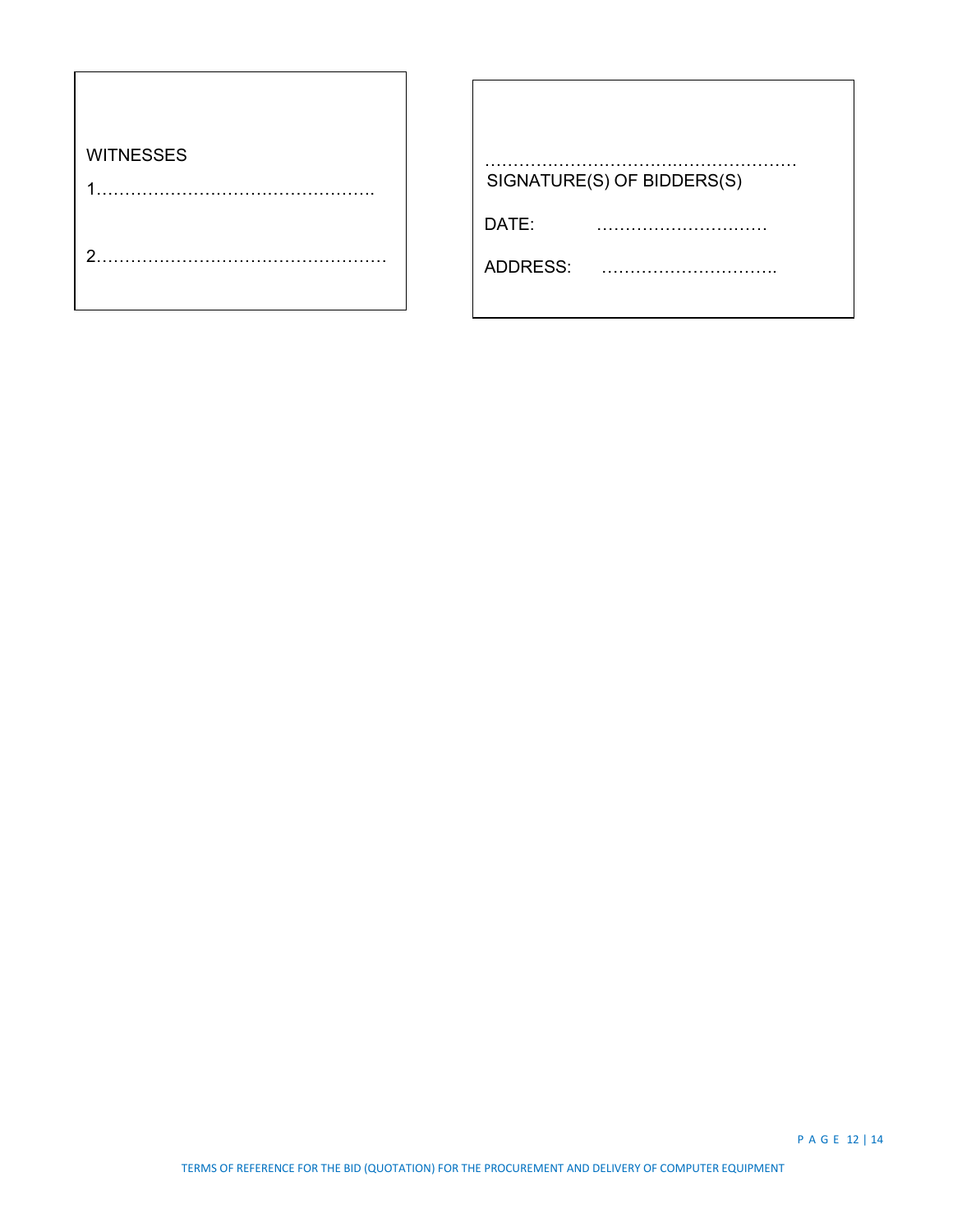# **Addendum A.**

B-BBEE Level of Contribution certificate – original or certified copy.